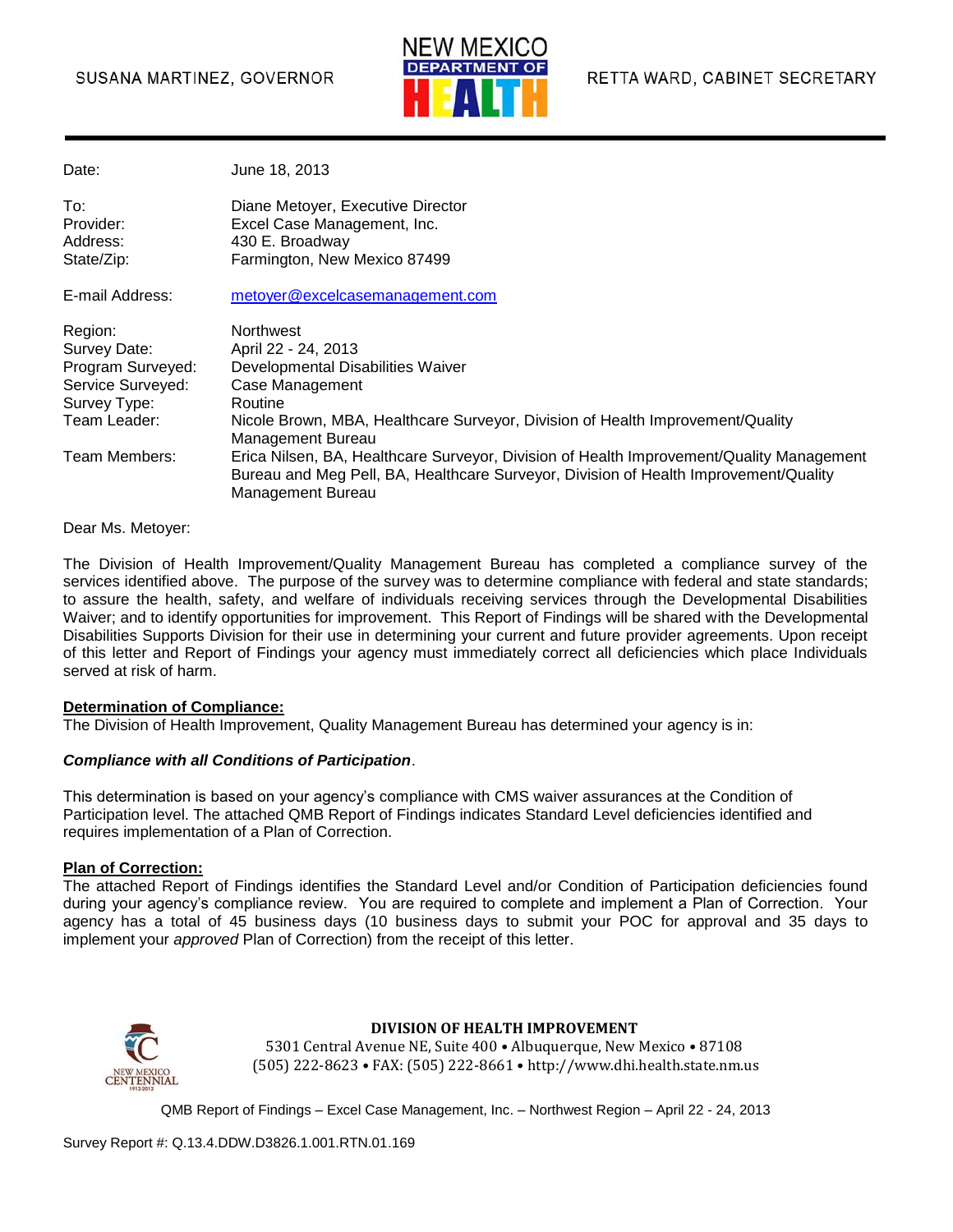#### **Submission of your Plan of Correction:**

Please submit your agency's Plan of Correction in the space on the two right columns of the Report of Findings. *(See attachment "A" for additional guidance in completing the Plan of Correction)*.

Within 10 business days of receipt of this letter your agency Plan of Correction must be submitted to the parties below:

#### **1. Quality Management Bureau, Attention: Plan of Correction Coordinator 5301 Central Ave. NE Suite 400 Albuquerque, NM 87108**

#### **2. Developmental Disabilities Supports Division Regional Office for region of service surveyed**

Upon notification from QMB that your *Plan of Correction has been approved*, you must implement all remedies and corrective actions to come into compliance. If your Plan of Correction is denied, you must resubmit a revised plan as soon as possible for approval, as your POC approval and all remedies must be completed within 45 business days of the receipt of this letter.

Failure to submit your POC within the allotted 10 business days or complete and implement your Plan of Correction within the total 45 business days allowed may result in the imposition of a \$200 per day Civil Monetary Penalty until it is received, completed and/or implemented.

#### **Request for Informal Reconsideration of Findings (IRF):**

If you disagree with a finding of deficient practice, you have 10 business days upon receipt of this notice to request an IRF. Submit your request for an IRF in writing to:

> QMB Deputy Bureau Chief 5301 Central Ave NE Suite #400 Albuquerque, NM 87108 Attention: IRF request

See Attachment "C" for additional guidance in completing the request for Informal Reconsideration of Findings. The request for an IRF will not delay the implementation of your Plan of Correction which must be completed within 45 total business days (10 business days to submit your POC for approval and 35 days to implement your *approved* Plan of Correction). Providers may not appeal the nature or interpretation of the standard or regulation, the team composition or sampling methodology. If the IRF approves the modification or removal of a finding, you will be advised of any changes.

Please call the Plan of Correction Coordinator at 505-699-9356 if you have questions about the Report of Findings or Plan of Correction. Thank you for your cooperation and for the work you perform.

Sincerely,

Nicole Brown, MBA

Nicole Brown, MBA Team Lead/Healthcare Surveyor Division of Health Improvement Quality Management Bureau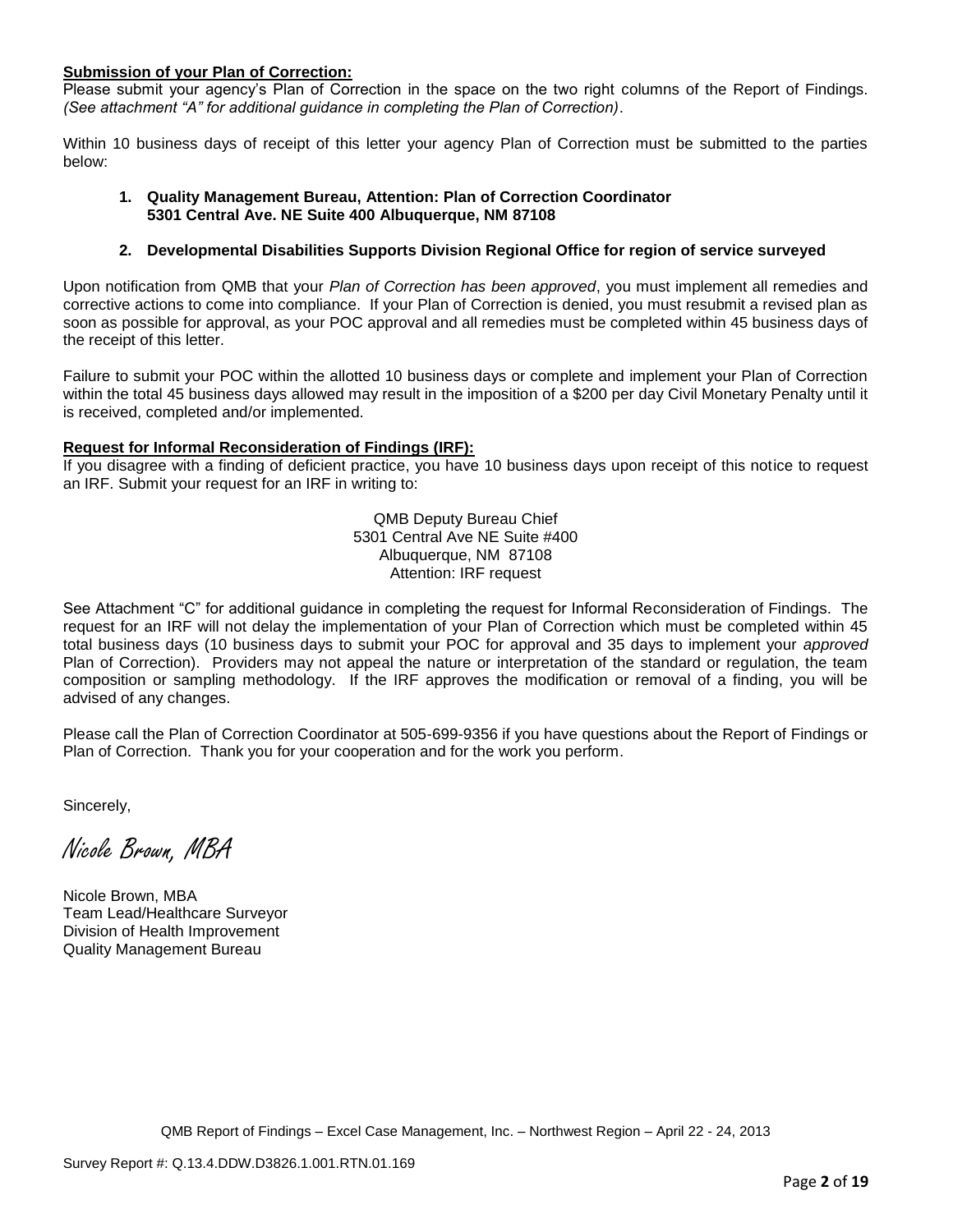| <b>Survey Process Employed:</b>         |                     |                                                                                                                                                 |
|-----------------------------------------|---------------------|-------------------------------------------------------------------------------------------------------------------------------------------------|
| <b>Entrance Conference Date:</b>        | April 22, 2013      |                                                                                                                                                 |
| Present:                                |                     | <b>Excel Case Management, Inc.</b><br>Diane Metoyer, Executive Director                                                                         |
|                                         | <b>DOH/DHI/QMB</b>  | Nicole Brown, MBA, Team Lead/Healthcare Surveyor<br>Erica Nilsen, BA, Healthcare Surveyor<br>Meg Pell, BA, Healthcare Surveyor                  |
| <b>Exit Conference Date:</b>            | April 24, 2013      |                                                                                                                                                 |
| Present:                                |                     | <b>Excel Case Management, Inc.</b><br>Diane Metoyer, Executive Director                                                                         |
|                                         | <b>DOH/DHI/QMB</b>  | Nicole Brown, MBA, Team Lead/Healthcare Surveyor<br>Erica Nilsen, BA, Healthcare Surveyor<br>Meg Pell, BA, Healthcare Surveyor                  |
|                                         | Tamara Peterson, RN | <b>DDSD - Northwest Regional Office</b><br>Crystal Wright, NW Regional Director (via telephone)<br>Cathy Saxton, NW Case Management Coordinator |
| <b>Administrative Locations Visited</b> | Number:             | 1                                                                                                                                               |
| <b>Total Sample Size</b>                | Number:             | 22<br>4 - Jackson Class Members<br>18 - Non- <i>Jackson</i> Class Members                                                                       |
| Persons Served Records Reviewed         | Number:             | 22                                                                                                                                              |
| Case Managers Interviewed               | Number:             | $\overline{7}$                                                                                                                                  |
| Case Mgt Personnel Records Reviewed     | Number:             | $\overline{7}$                                                                                                                                  |

Administrative Files Reviewed

- Medicaid Billing/Reimbursement Records for all Services Provided
- Accreditation Records
- Individual Medical and Program Case Files, including, but not limited to:
	- o Individual Service Plans
		- o Progress on Identified Outcomes
		- o Healthcare Plans
		- o Medical Emergency Response Plans
		- o Therapy Evaluations and Plans
		- o Healthcare Documentation Regarding Appointments and Required Follow-Up
	- o Other Required Health Information
- Internal Incident Management Reports and System Process
- Personnel Files
- Staff Training Records, Including Competency Interviews with Staff
- Agency Policy and Procedure Manual
- Caregiver Criminal History Screening Records
- Consolidated Online Registry/Employee Abuse Registry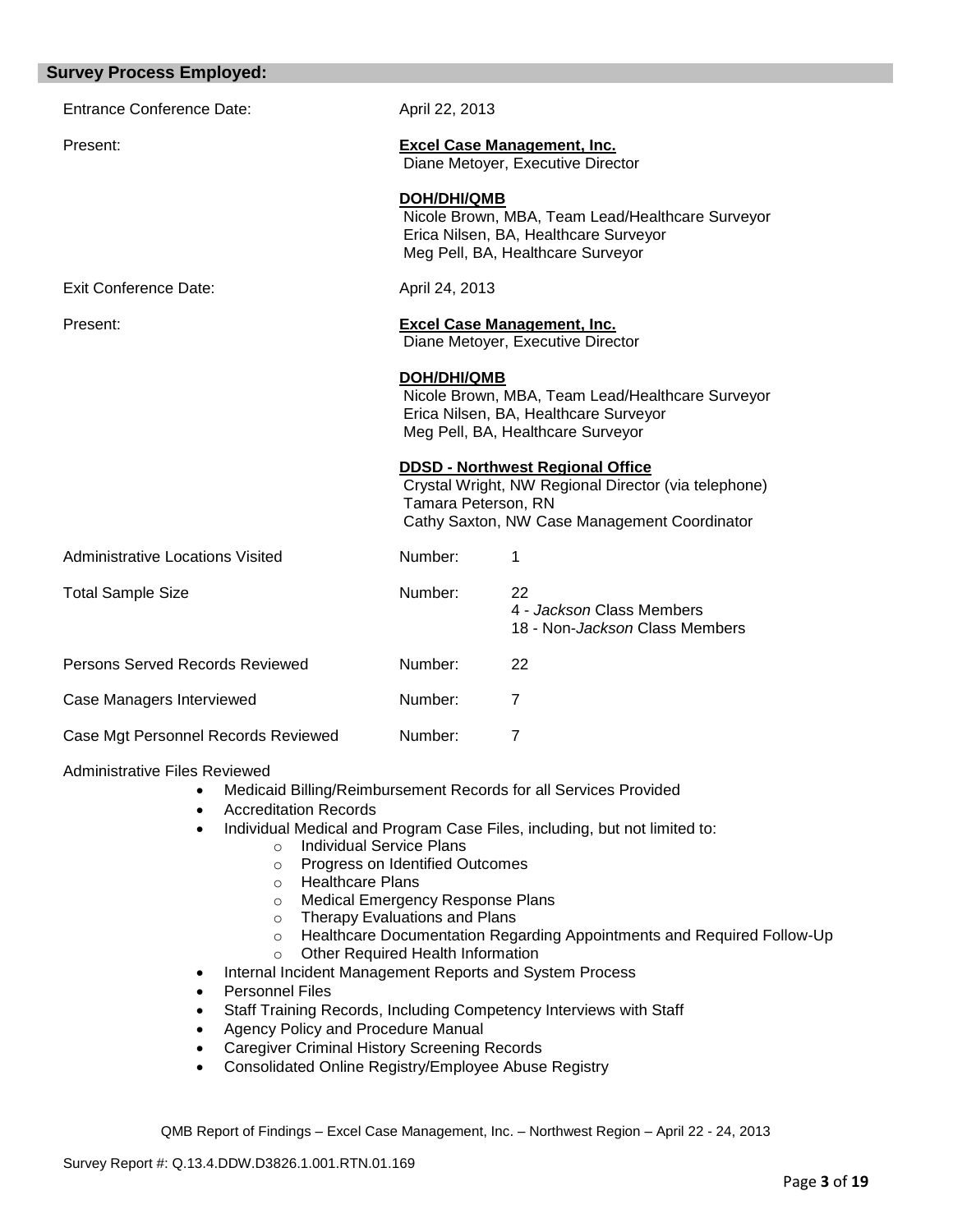- Quality Assurance / Improvement Plan
- CC: Distribution List: DOH Division of Health Improvement
	- DOH Developmental Disabilities Supports Division
	- DOH Office of Internal Audit
	- HSD Medical Assistance Division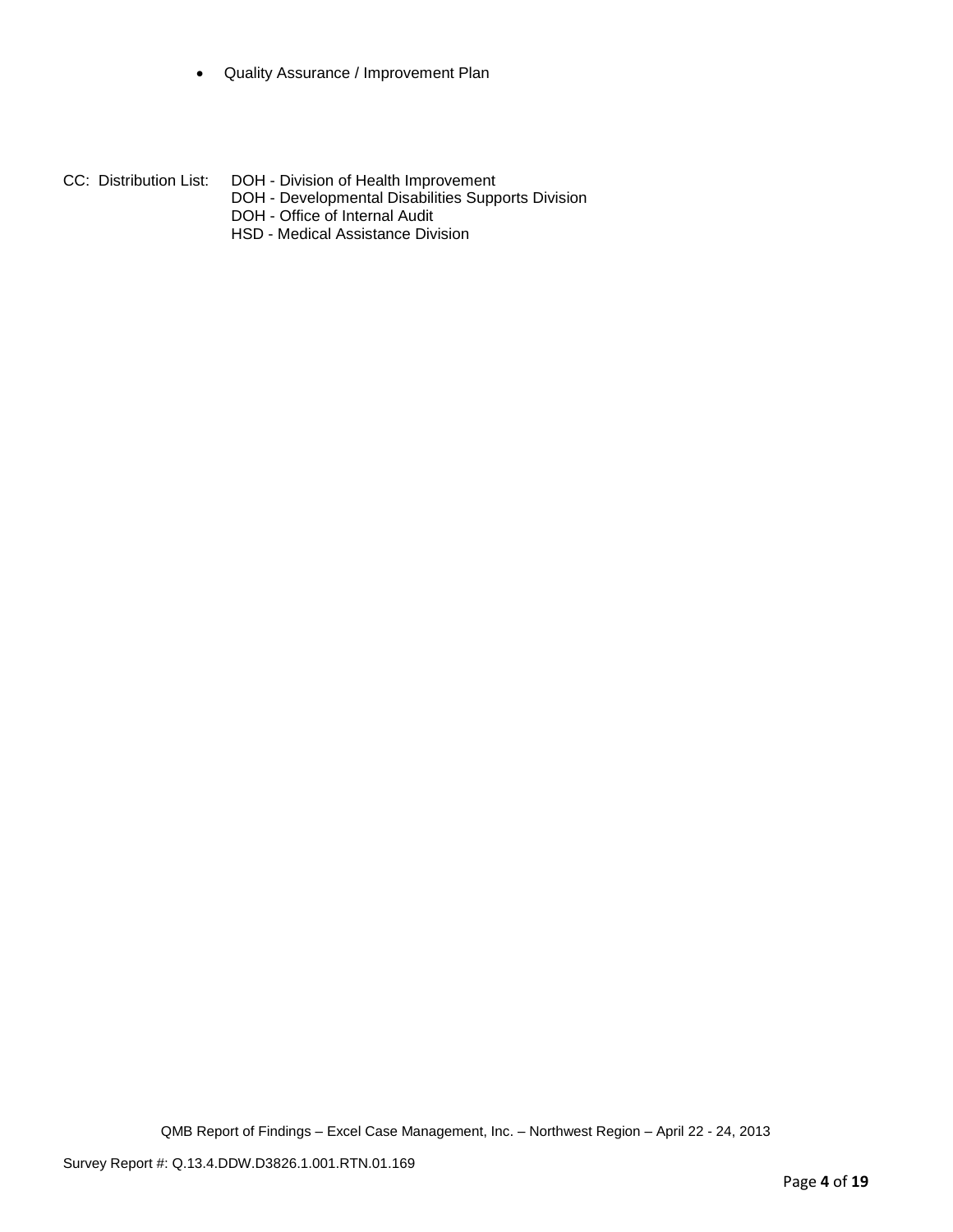## **Attachment A**

## **Provider Instructions for Completing the QMB Plan of Correction (POC) Process**

### *Introduction:*

After a QMB Compliance Survey, your QMB Report of Findings will be sent to you via e-mail.

Each provider must develop and implement a Plan of Correction (POC) that identifies specific quality assurance and quality improvement activities the agency will implement to correct deficiencies and prevent continued non compliance.

Agencies must submit their Plan of Correction within 10 business days from the date you receive the QMB Report of Findings. (Providers who do not submit a POC within 10 business days will be referred to the Internal Review Committee [IRC] for possible actions or sanctions).

Agencies must fully implement their approved Plan of Correction within 45 business days (10 business days to submit your POC for approval and 35 days to implement your approved Plan of Correction) from the date they receive the QMB Report of Findings. (Providers who fail to complete a POC within the 45 business days allowed shall be referred to the IRC for possible actions or sanctions.)

If you have questions about the Plan of Correction process, call the QMB Plan of Correction Coordinator at 505-699-9356 or email at Crystal.Lopez-Beck@state.nm.us. Requests for technical assistance must be requested through your DDSD Regional Office.

The POC process cannot resolve disputes regarding findings. If you wish to dispute a finding on the official Report of Findings, you must file an Informal Reconsideration of Findings (IRF) request within ten (10) business days of receiving your report. Please note that you must still submit a POC for findings that are in question (see Attachment "C").

## *Instructions for Completing Agency POC:*

## *Required Content*

Your Plan of Correction should provide a step-by-step description of the methods to correct each deficient practice to prevent recurrence and information that ensures the regulation cited is in compliance. The remedies noted in your POC are expected to be added to your Agency's required, annual Quality Assurance Plan.

If a deficiency has already been corrected, the plan should state how it was corrected, the completion date (date the correction was accomplished), and how possible recurrence of the deficiency will be prevented.

#### *The Plan of Correction must address the required six CMS core elements to address each deficiency of the POC:*

- 1. How the specific and realistic corrective action will be accomplished for individuals found to have been affected by the deficient practice.
- 2. How the agency will identify other individuals who have the potential to be affected by the same deficient practice, and how the agency will act to protect individuals in similar situations.
- 3. What QA measures will be put into place or systemic changes made to ensure that the deficient practice will not recur
- 4. Indicate how the agency plans to monitor its performance to make sure that solutions are sustained. The agency must develop a QA plan for ensuring that correction is achieved and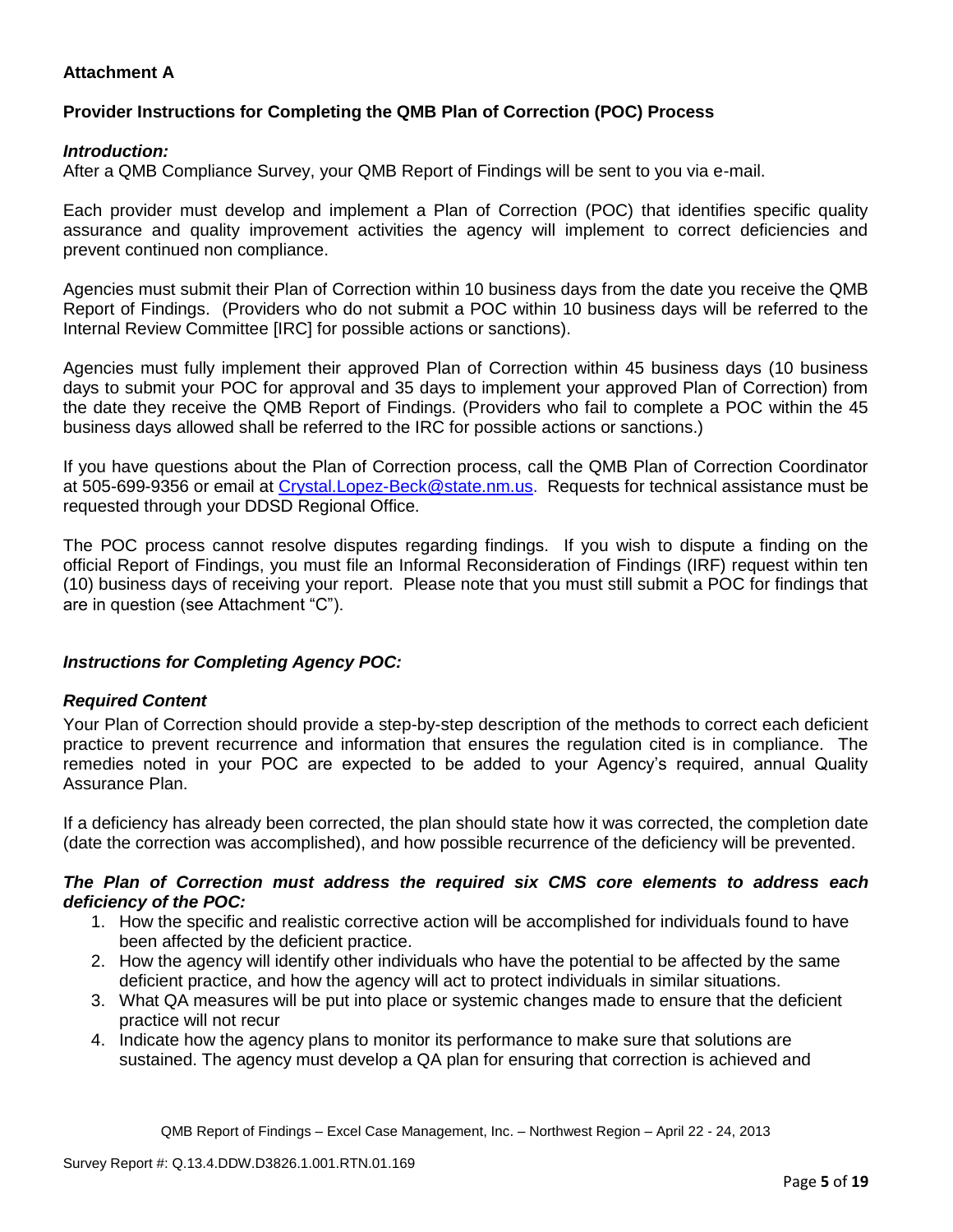sustained. This QA plan must be implemented, and the corrective action evaluated for its effectiveness. The plan of correction is integrated into the agency quality assurance system; and

- 5. Include dates when corrective action will be completed. The corrective action completion dates must be acceptable to the State.
- 6. The POC must be signed and dated by the agency director or other authorized official.

*The following details should be considered when developing your POC:*

- Details about how and when Consumer, Personnel and Residential files are audited by Agency personnel to ensure they contain required documents;
- Information about how Medication Administration Records are reviewed to verify they contain all required information before they are distributed, as they are being used, and after they are completed;
- Your processes for ensuring that all staff are trained in Core Competencies, Incident Reporting, and Individual-Specific service requirements, etc;
- How accuracy in Billing documentation is assured;
- How health, safety is assured;
- For Case Management Providers, how ISPs are reviewed to verify they meet requirements, how the timeliness of LOC packet submissions and consumer visits are tracked;
- Your process for gathering, analyzing and responding to Quality data; and,
- Details about Quality Targets in various areas, current status, analyses about why targets were not met, and remedies implemented.

*Note:* **Instruction or in-service of staff alone may not be a sufficient plan of correction.** This is a good first step toward correction, but additional steps should be taken to ensure the deficiency is corrected and will not recur.

### *Completion Dates*

- The plan of correction must include a **completion date** (entered in the far right-hand column) for each finding. Be sure the date is **realistic** in the amount of time your Agency will need to correct the deficiency; not to exceed 45 total business days.
- Direct care issues should be corrected immediately and monitored appropriately.
- Some deficiencies may require a staged plan to accomplish total correction.
- Deficiencies requiring replacement of equipment, etc., may require more time to accomplish correction but should show reasonable time frames.

## *Initial Submission of the Plan of Correction Requirements*

- 1. The Plan of Correction must be completed on the official QMB Survey Report of Findings/Plan of Correction Form and received by QMB within ten (10) business days from the date you received the report of findings.
- 2. For questions about the POC process, call the QMB POC Coordinator, Crystal Lopez-Beck at 505- 699-9356 for assistance.
- 3. For Technical Assistance (TA) in developing or implementing your POC, contact your local DDSD Regional Office.
- 4. Submit your POC to Crystal Lopez-Beck, POC Coordinator in any of the following ways:
	- a. Electronically at Crystal.Lopez-Beck@state.nm.us *(preferred method)*
	- b. Fax to 505-222-8661, or
	- c. Mail to POC Coordinator, 5301 Central Avenue NE, Suite 400, Albuquerque, NM 87108
- 5. Do not submit supporting documentation (evidence of compliance) to QMB until after your POC has been approved by the QMB.
- 6. QMB will notify you when your POC has been "approve" or "denied."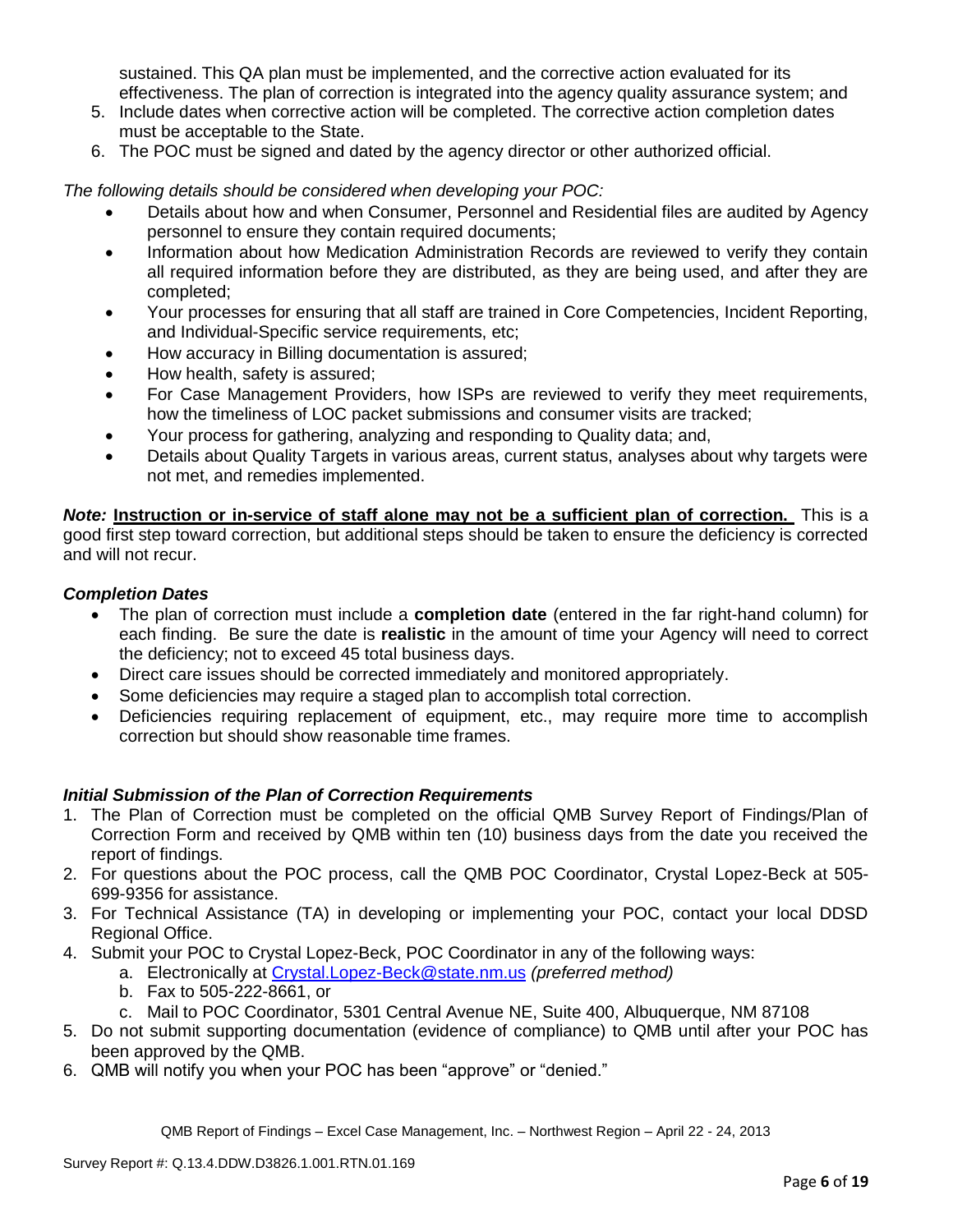- a. During this time, whether your POC is "approved," or "denied," you will have a maximum of 45 business days from the date of receipt of your Report of Findings to correct all survey deficiencies.
- b. If your POC is denied, it must be revised and resubmitted as soon as possible, as the 45 business day limit is in effect.
- c. If your POC is denied a second time your agency may be referred to the Internal Review Committee.
- d. You will receive written confirmation when your POC has been approved by QMB and a final deadline for completion of your POC.
- 7. Failure to submit your POC within 10 business days without prior approval of an extension by QMB will result in a referral to the Internal Review Committee and the possible implementation of monetary penalties and/or sanctions.

# *POC Document Submission Requirements*

Once your POC has been approved by the QMB Plan of Correction Coordinator you must submit copies of documents as evidence that all deficiencies have been corrected, as follows.

- 1. Your internal documents are due within a *maximum* of 45 business days of receipt of your Report of Findings.
- 2. You may submit your documents by postal mail (paper hard copy or on a disc), fax, or electronically (scanned and attached to e-mails).
- 3. All submitted documents *must be annotated*; please be sure the tag numbers and Identification numbers are indicated on each document submitted. Documents which are not annotated with the Tag number and Identification number may not be accepted.
- 4. Do not submit original documents; Please provide copies or scanned electronic files for evidence. Originals must be maintained in the agency file(s) per DDSD Standards.
- 5. In lieu of some documents, you may submit copies of file or home audit forms that clearly indicate cited deficiencies have been corrected, other attestations of correction must be approved by the Plan of Correction Coordinator prior to their submission.
- 6. For billing deficiencies, you must submit:
	- a. Evidence of an internal audit of billing documentation for a sample of individuals and timeframes;
	- b. Copies of "void and adjust" forms submitted to correct all over-billed or unjustified units billed identified during your internal audit.

Revisions, Modifications or Extensions to your Plan of Correction (post QMB approval) must be made in writing and submitted to the Deputy Chief at QMB, prior to the due date and are approved on a case-bycase basis. No changes may be made to your POC or the timeframes for implementation without written approval of the POC Coordinator.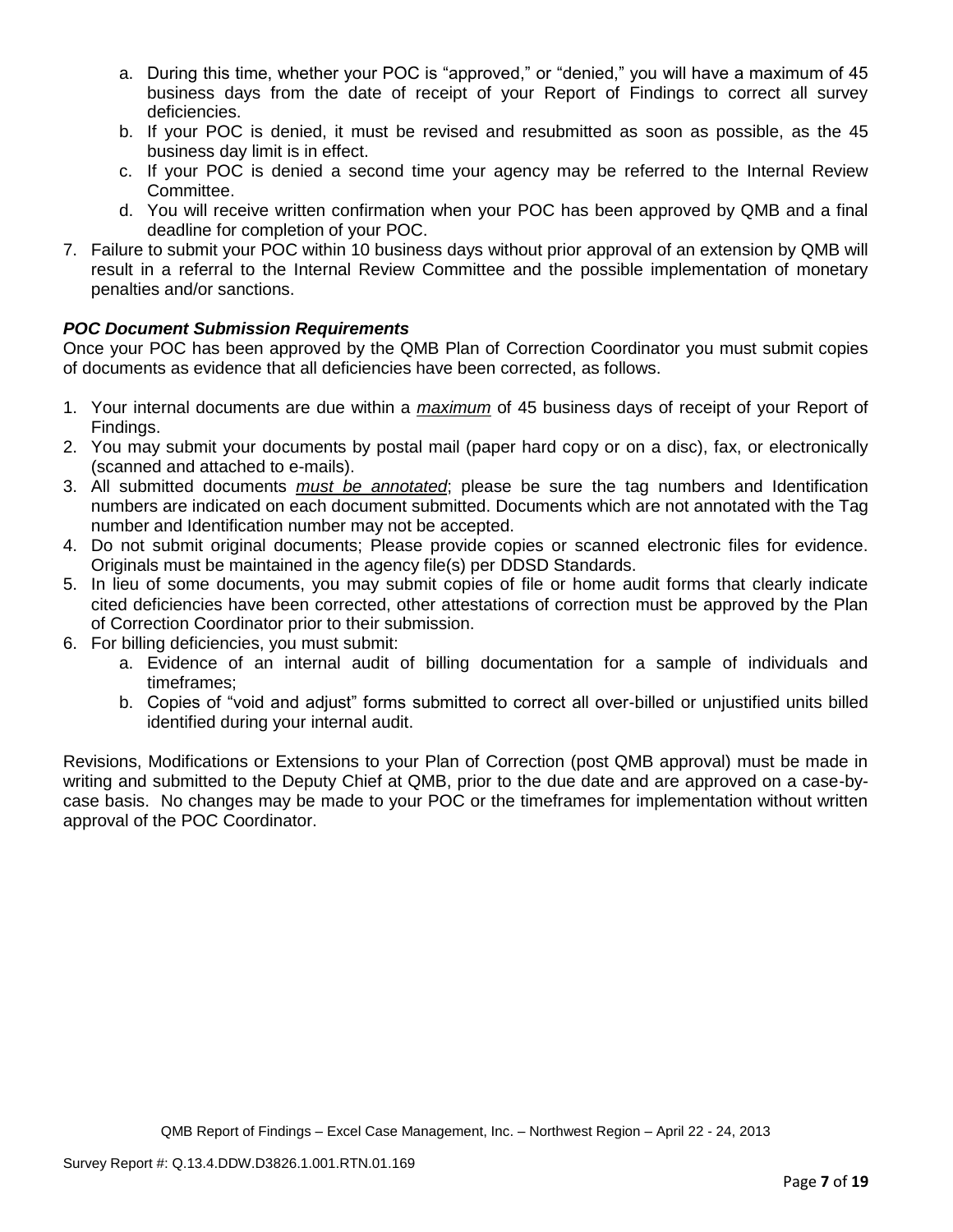## **Department of Health, Division of Health Improvement QMB Determination of Compliance Process**

The Division of Health Improvement, Quality Management Bureau (QMB) surveys compliance of the Developmental Disabilities Waiver (DDW) standards and state and federal regulations. QMB has grouped the CMS assurances into five Service Domains: Level of Care; Plan of Care; Qualified Providers; Health, Welfare and Safety; and Administrative Oversight (note that Administrative Oversight listed in this document is not the same as the CMS assurance of Administrative Authority. Used in this context it is related to the agency's operational policies and procedures, Quality Management system and Medicaid billing and reimbursement processes.)

The QMB Determination of Compliance process is based on the provider's compliance or noncompliance with standards and regulations identified in the QMB Report of Findings. All deficiencies (non-compliance with standards and regulations) are identified and cited as either a Standard level deficiency or a Condition of Participation level deficiency in the QMB Reports of Findings. All deficiencies require corrective action when non-compliance is identified.

Within the QMB Service Domains there are fundamental regulations, standards, or policies with which a provider must be in essential compliance in order to ensure the health and welfare of individuals served known as Conditions of Participation (CoPs).

The Determination of Compliance for each service type is based on a provider's compliance with CoPs in three (3) Service Domains.

Case Management Services:

- Level of Care,
- Plan of Care
- Qualified Providers

Community Inclusion Supports/ Living Supports:

- Qualified Provider,
- Plan of Care,
- Health, Welfare & Safety

# **Conditions of Participation (CoPs)**

A CoP is an identified fundamental regulation, standard, or policy with which a provider must be in compliance in order to ensure the health and welfare of individuals served. CoPs are based on the Centers for Medicare and Medicaid Services, Home and Community-Based Waiver required assurances. A provider must be in compliance with CoPs to participate as a waiver provider.

QMB surveyors use professional judgment when reviewing the critical elements of each standard and regulation to determine when non-compliance with a standard level deficiency rises to the level of a CoP out of compliance. Only some deficiencies can rise to the level of a CoP. (See the next section for a list of CoPs.) The QMB survey team analyzes the relevant finding in terms of scope, actual harm or potential for harm, unique situations, patterns of performance, and other factors to determine if there is the potential for a negative outcome which would rise to the level of a CoP. A Standard level deficiency becomes a CoP out of compliance when the team's analysis establishes that there is an identified potential for significant harm or actual harm. It is then cited as a CoP out of compliance. If the deficiency does not rise to the level of a CoP out of compliance, it is cited as a Standard Level Deficiency.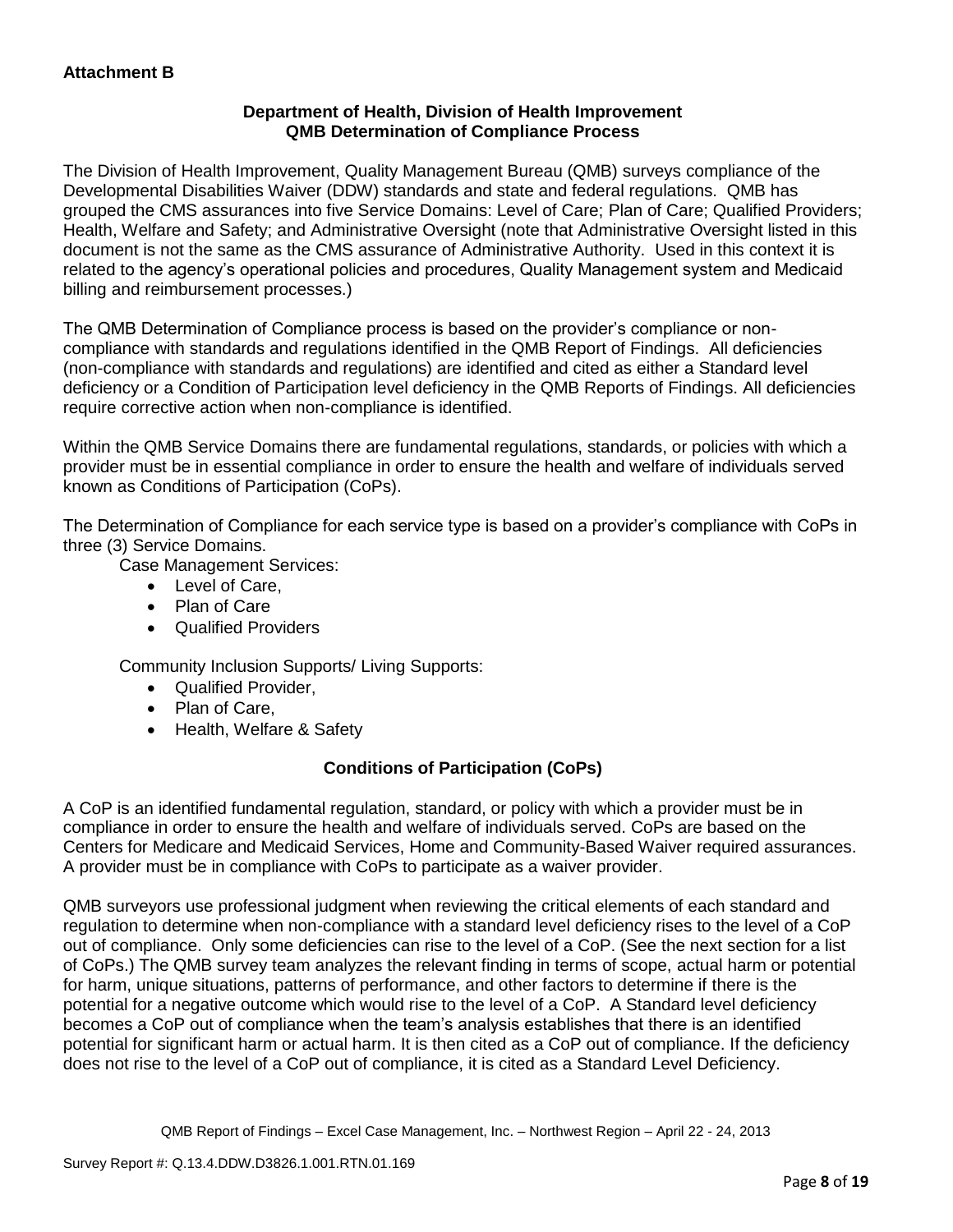The Division of Health Improvement (DHI) and the Developmental Disabilities Supports Division (DDSD) collaborated to revise the current Conditions of Participation (CoPs). There are seven Conditions of Participation in which providers must be in compliance.

## **CoPs and Service Domains for Case Management Supports are as follows:**

## **Service Domain: Level of Care**

- Condition of Participation:
- 1. **Level of Care**: The Case Manager shall complete all required elements of the Long Term Care Assessment Abstract (LTCAA) to ensure ongoing eligibility for waiver services.

## **Service Domain: Plan of Care**

Condition of Participation:

2. **Individual Service Plan (ISP) Creation and Development**: Each individual shall have an ISP. The ISP shall be developed in accordance with DDSD regulations and standards and is updated at least annually or when warranted by changes in the individual's needs.

Condition of Participation:

3. **ISP Monitoring and Evaluation:** The Case Manager shall ensure the health and welfare of the individual through monitoring the implementation of ISP desired outcomes.

## **CoPs and Service Domain for ALL Service Providers is as follows:**

## **Service Domain: Qualified Providers**

- Condition of Participation:
- 4. **Qualified Providers**: Agencies shall ensure support staff has completed criminal background screening and all mandated trainings as required by the DDSD.

## **CoPs and Service Domains for Living Supports and Inclusion Supports are as follows:**

#### **Service Domain: Plan of Care**

Condition of Participation:

5. **ISP Implementation**: Services provided shall be consistent with the components of the ISP and implemented to achieve desired outcomes.

## **Service Domain: Health, Welfare & Safety**

Condition of Participation:

6. **Individual Health, Safety and Welfare: (Safety)** Individuals have the right to live and work in a safe environment.

Condition of Participation:

7. **Individual Health, Safety and Welfare (Healthcare Oversight)**: The provider shall support individuals to access needed healthcare services in a timely manner.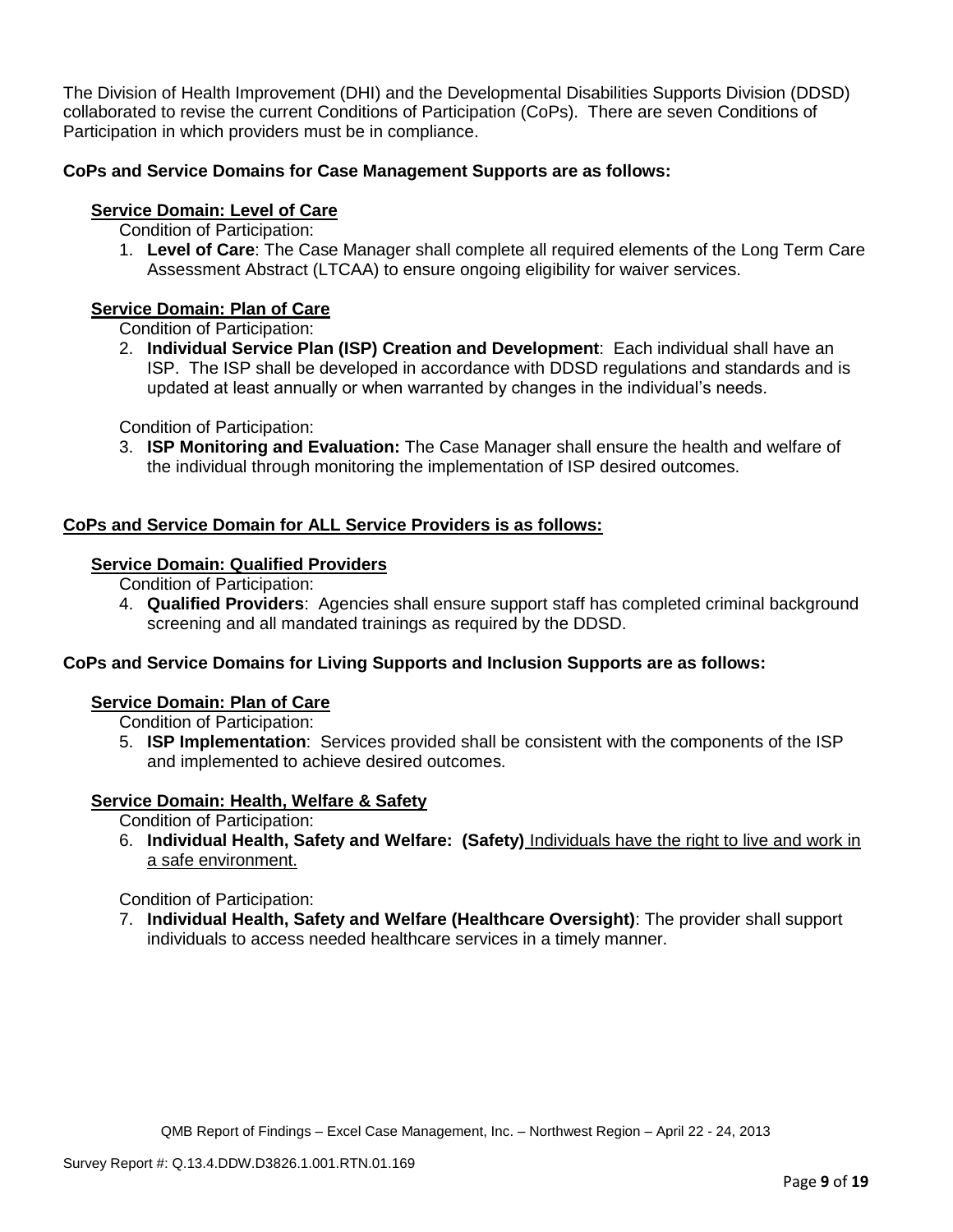### **QMB Compliance Determinations**

#### Compliance with Conditions of Participation

The QMB determination of *Compliance with Conditions of Participation* indicates that a provider is in compliance with all Conditions of Participation, (CoP). The agency has obtained a level of compliance such that there is a minimal potential for harm to individuals' health and safety. To qualify for a determination of Compliance with Conditions of Participation, the provider must be in compliance with all Conditions of Participation in all relevant Service Domains. The agency may also have Standard level deficiencies (deficiencies which are not at the condition level) out of compliance in any of the Service Domains.

### Partial-Compliance with Conditions of Participation

The QMB determination of *Partial-Compliance with Conditions of Participation* indicates that a provider is out of compliance with Conditions of Participation in one (1) to two (2) Service Domains. The agency may have one or more Condition level tags within a Service Domain. This partialcompliance, if not corrected, may result in a serious negative outcome or the potential for more than minimal harm to individuals' health and safety. The agency may also have Standard level deficiencies (deficiencies which are not at the condition level) in any of the Service Domains.

Providers receiving a repeat determination of Partial-Compliance for repeat deficiencies at the level of a Condition in any Service Domain may be referred by the Quality Management Bureau to the Internal Review Committee (IRC) for consideration of remedies and possible actions or sanctions.

### Non-Compliance with Conditions of Participation

The QMB determination of *Non-Compliance with Conditions of Participation* indicates a provider is significantly out of compliance with Conditions of Participation in multiple Service Domains. The agency may have one or more Condition level tags in each of 3 relevant Service Domains. This non-compliance, if not corrected, may result in a serious negative outcome or the potential for more than minimal harm to individuals' health and safety. The agency may also have Standard level deficiencies (deficiencies which are not at the condition level) in any of the Service Domains

Providers receiving a repeat determination of Non-Compliance will be referred by Quality Management Bureau to the Internal Review Committee (IRC) for consideration of remedies and possible actions or sanctions.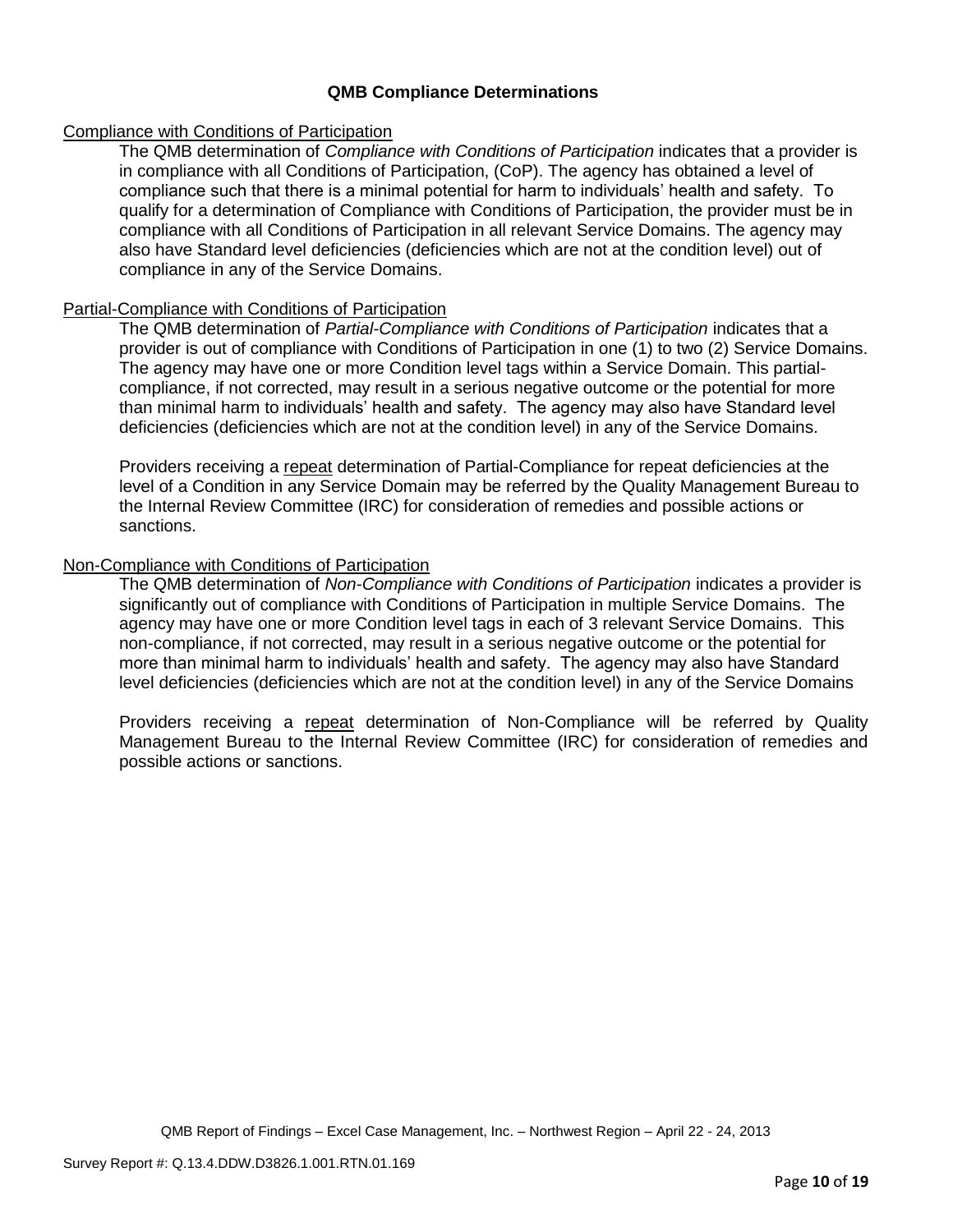### **Guidelines for the Provider Informal Reconsideration of Finding (IRF) Process**

## **Introduction:**

Throughout the QMB Survey process, surveyors are openly communicating with providers. Open communication means surveyors have clarified issues and/or requested missing information before completing the review through the use of the signed/dated "Document Request," or "administrative Needs," etc. forms. Regardless, there may still be instances where the provider disagrees with a specific finding. Providers may use the following process to informally dispute a finding.

# **Instructions:**

- 1. The Informal Reconsideration of the Finding (IRF) request must be received in writing to the QMB Deputy Bureau Chief **within 10 business days** of receipt of the final Report of Findings.
- 2. The written request for an IRF *must* be completed on the QMB Request for Informal Reconsideration of Finding form available on the QMB website:<http://dhi.health.state.nm.us/qmb>
- 3. The written request for an IRF must specify in detail the request for reconsideration and why the finding is inaccurate.
- 4. The IRF request must include all supporting documentation or evidence.
- 5. If you have questions about the IRC process, email the IRF Chairperson, Scott Good at [scott.good@state.nm.us](mailto:scott.good@state.nm.us) for assistance.

# **The following limitations apply to the IRF process:**

- The written request for an IRF and all supporting evidence must be received within 10 business days.
- Findings based on evidence requested during the survey and not provided may not be subject to reconsideration.
- The supporting documentation must be new evidence not previously reviewed or requested by the survey team.
- Providers must continue to complete their Plan of Correction during the IRF process
- Providers may not request an IRF to challenge the sampling methodology.
- Providers may not request an IRF based on disagreement with the nature of the standard or regulation.
- Providers may not request an IRF to challenge the team composition.
- Providers may not request an IRF to challenge the DHI/QMB determination of compliance or the length of their DDSD provider contract.

A Provider forfeits the right to an IRF if the request is not received within 10 business days of receiving the report and/or does not include all supporting documentation or evidence to show compliance with the standards and regulations.

The IRF Committee will review the request, the Provider will be notified in writing of the ruling; no face-toface meeting will be conducted.

When a Provider requests that a finding be reconsidered, it does not stop or delay the Plan of Correction process. **Providers must continue to complete the Plan of Correction, including the finding in dispute regardless of the IRF status.** If a finding is removed or modified, it will be noted and removed or modified from the Report of Findings. It should be noted that in some cases a Plan of Correction may be completed prior to the IRF process being completed. The provider will be notified in writing on the decisions of the IRF committee.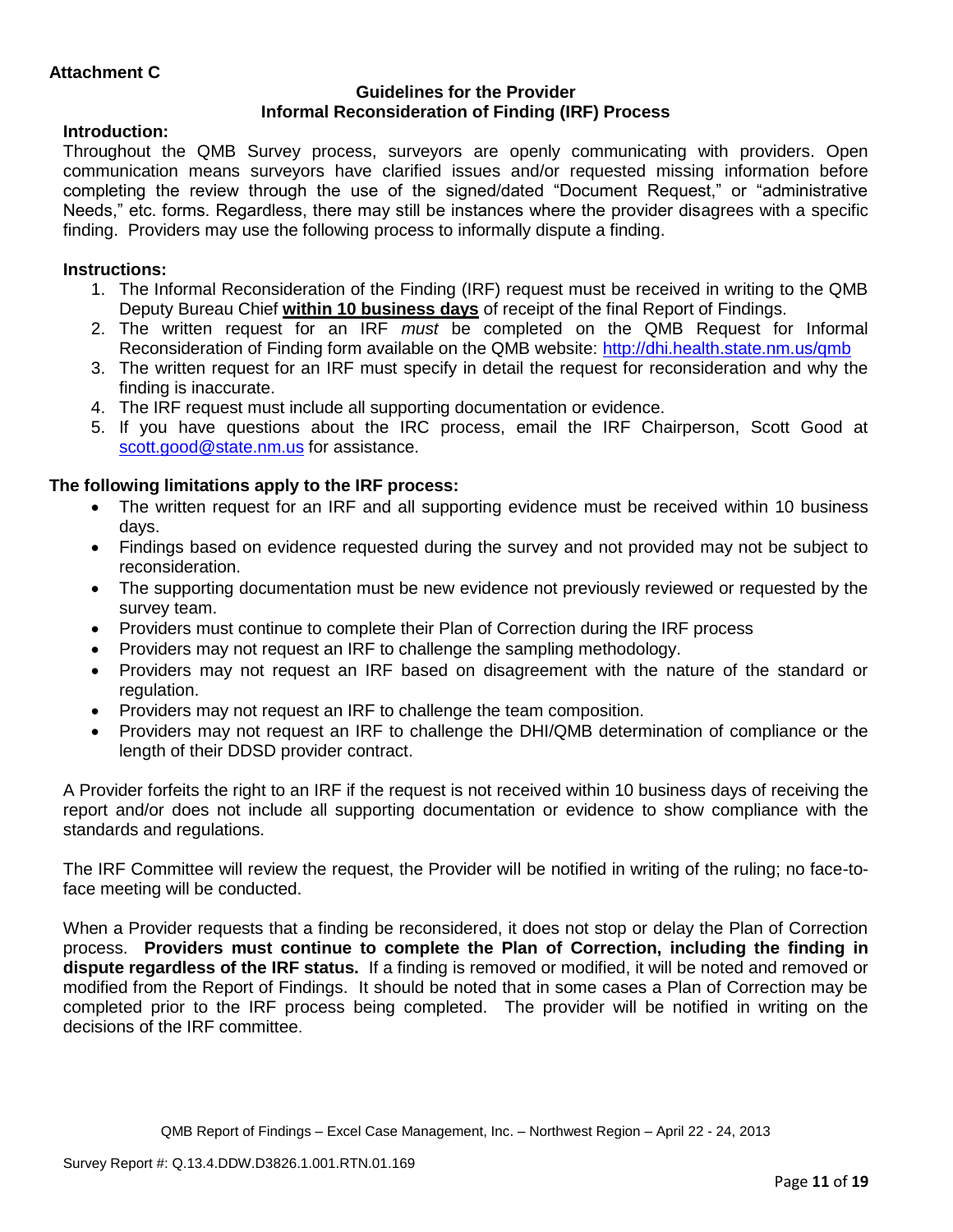| Agency:             | Excel Case Management, Inc. - Northwest Region |
|---------------------|------------------------------------------------|
| Program:            | Developmental Disabilities Waiver              |
| Service:            | Case Management                                |
| Monitoring Type:    | <b>Routine Survey</b>                          |
| <b>Survey Date:</b> | April 22 - 24, 2013                            |
|                     |                                                |

| <b>Standard of Care</b>                                                                                                                                                                                                                                                                                                                                                                                                                                                                                                                                                                                                                                                                                                                                                                                                                                                                                                                                                                                                                                                                                                                                                                                        | <b>Deficiencies</b>                                                                                                                                                                                                                                                                                                                                                                                                                                                                                                                                                                                                                                                                                                                                                                                 | <b>Agency Plan of Correction, On-going</b><br><b>QA/QI &amp; Responsible Party</b>                                                                                                                                                                                          | <b>Date</b><br><b>Due</b> |  |
|----------------------------------------------------------------------------------------------------------------------------------------------------------------------------------------------------------------------------------------------------------------------------------------------------------------------------------------------------------------------------------------------------------------------------------------------------------------------------------------------------------------------------------------------------------------------------------------------------------------------------------------------------------------------------------------------------------------------------------------------------------------------------------------------------------------------------------------------------------------------------------------------------------------------------------------------------------------------------------------------------------------------------------------------------------------------------------------------------------------------------------------------------------------------------------------------------------------|-----------------------------------------------------------------------------------------------------------------------------------------------------------------------------------------------------------------------------------------------------------------------------------------------------------------------------------------------------------------------------------------------------------------------------------------------------------------------------------------------------------------------------------------------------------------------------------------------------------------------------------------------------------------------------------------------------------------------------------------------------------------------------------------------------|-----------------------------------------------------------------------------------------------------------------------------------------------------------------------------------------------------------------------------------------------------------------------------|---------------------------|--|
| Service Domain: Plan of Care - ISP Development & Monitoring - Service plans address all participates' assessed needs(including<br>health and safety risk factors) and goals, either by waiver services or through other means. Services plans are updated or revised at<br>least annually or when warranted by changes in the waiver participants' needs.                                                                                                                                                                                                                                                                                                                                                                                                                                                                                                                                                                                                                                                                                                                                                                                                                                                      |                                                                                                                                                                                                                                                                                                                                                                                                                                                                                                                                                                                                                                                                                                                                                                                                     |                                                                                                                                                                                                                                                                             |                           |  |
| Tag #1A08 Agency Case File                                                                                                                                                                                                                                                                                                                                                                                                                                                                                                                                                                                                                                                                                                                                                                                                                                                                                                                                                                                                                                                                                                                                                                                     | <b>Standard Level Deficiency</b>                                                                                                                                                                                                                                                                                                                                                                                                                                                                                                                                                                                                                                                                                                                                                                    |                                                                                                                                                                                                                                                                             |                           |  |
| Developmental Disabilities (DD) Waiver Service<br>Standards effective 4/1/2007<br><b>CHAPTER 1 II. PROVIDER AGENCY</b><br><b>REQUIREMENTS:</b> The objective of these<br>standards is to establish Provider Agency policy,<br>procedure and reporting requirements for DD<br>Medicaid Waiver program. These requirements<br>apply to all such Provider Agency staff, whether<br>directly employed or subcontracting with the<br>Provider Agency. Additional Provider Agency<br>requirements and personnel qualifications may<br>be applicable for specific service standards.<br>D. Provider Agency Case File for the<br>Individual: All Provider Agencies shall maintain<br>at the administrative office a confidential case<br>file for each individual. Case records belong to<br>the individual receiving services and copies shall<br>be provided to the receiving agency whenever<br>an individual changes providers. The record<br>must also be made available for review when<br>requested by DOH, HSD or federal government<br>representatives for oversight purposes. The<br>individual's case file shall include the following<br>requirements:<br>(1) Emergency contact information, including the | Based on record review, the Agency did not<br>maintain a complete and confidential case file at<br>the administrative office for 3 of 22 individuals.<br>Review of the Agency individual case files<br>revealed the following items were not found,<br>incomplete, and/or not current:<br>• Health Care Plans<br>• Body Mass Index<br>° Individual #16 - According to eCHAT the<br>individual is required to have a plan. No<br>evidence of plan found.<br>• Crisis Plans/Medical Emergency<br><b>Response Plans</b><br>• Constipation<br>° Individual #16 - According to eCHAT the<br>individual is required to have a plan. No<br>evidence of plan found.<br>$\bullet$ Falls<br>° Individual #16 - According to eCHAT the<br>individual is required to have a plan. No<br>evidence of plan found. | <b>Provider:</b><br>State your Plan of Correction for the<br>deficiencies cited in this tag here: $\rightarrow$<br><b>Provider:</b><br><b>Enter your ongoing Quality Assurance/Quality</b><br>Improvement processes as it related to this tag<br>number here: $\rightarrow$ |                           |  |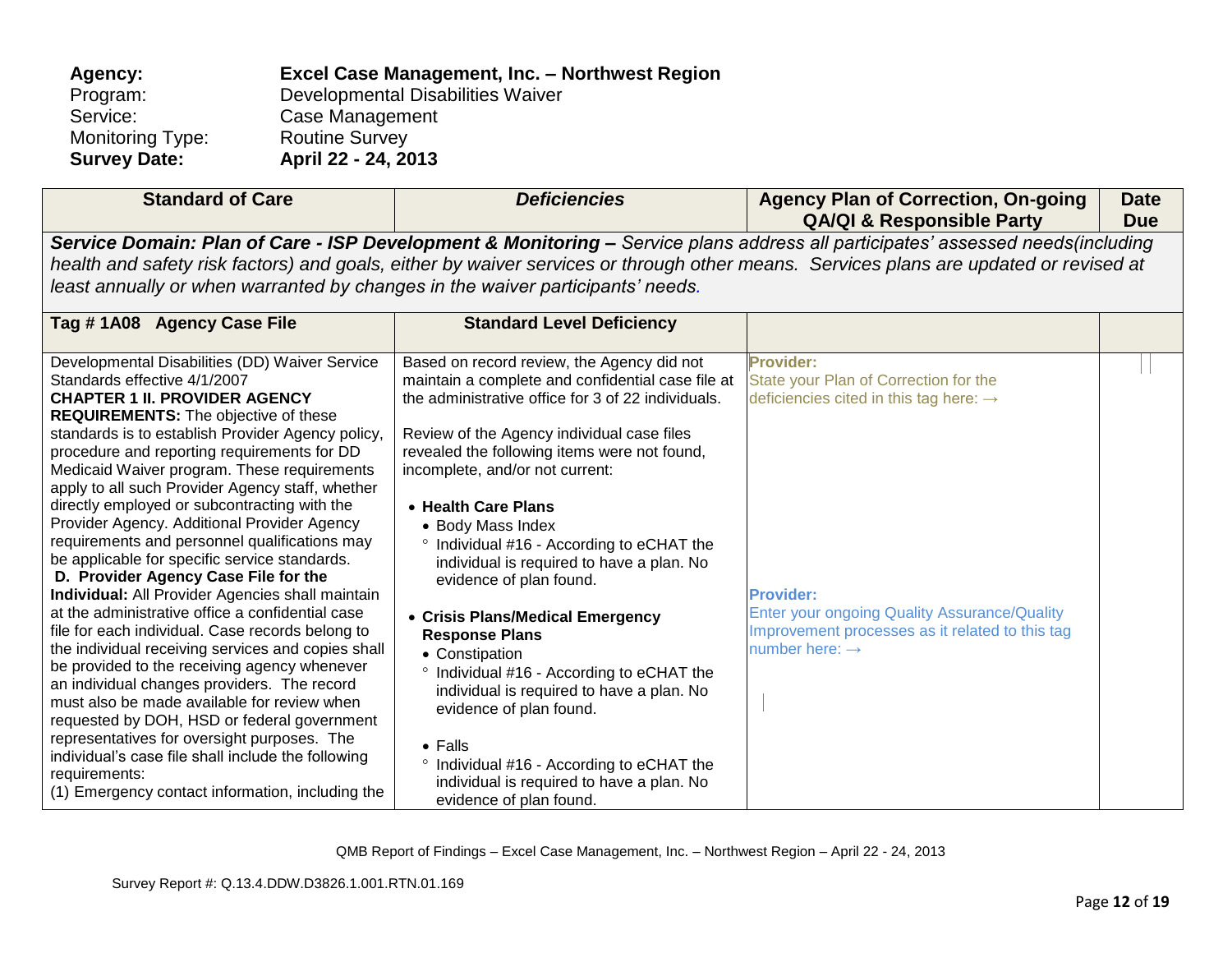- (2) The individual's complete and current ISP, with all supplemental plans specific to the individual, and the most current completed Health Assessment Tool (HAT);
- (3) Progress notes and other service delivery documentation;
- (4) Crisis Prevention/Intervention Plans, if there are any for the individual;
- (5) A medical history, which shall include at least demographic data, current and past medical diagnoses including the cause (if known) of the developmental disability, psychiatric diagnoses, allergies (food, environmental, medications), immunizations, and most recent physical exam;
- (6) When applicable, transition plans completed for individuals at the time of discharge from Fort Stanton Hospital or Los Lunas Hospital and Training School; and
- (7) Case records belong to the individual receiving services and copies shall be provided to the individual upon request.
- (8) The receiving Provider Agency shall be provided at a minimum the following records whenever an individual changes provider agencies:
	- (a) Complete file for the past 12 months;
	- (b) ISP and quarterly reports from the current and prior ISP year;
	- (c) Intake information from original admission to services; and
	- (d) When applicable, the Individual Transition Plan at the time of discharge from Los Lunas Hospital and Training School or Ft. Stanton Hospital.
- Weight/Body Mass Index
- $\degree$  Individual #16 According to the ISP (Health and Safety Section) the individual is required to have a plan. No evidence of plan found.
- Oral Hygiene
- $\degree$  Individual #16 According to the ISP (Health and Safety Section) the individual is required to have a plan. No evidence of plan found.
- **Dental Exam**
- $\degree$  Individual #10 As indicated by the documentation reviewed, exam was completed on 5/11/2011. Follow-up was to be completed in 12 months. No documented evidence of the follow-up being completed was found.
- **Blood Levels**
	- $\degree$  Individual #20 As indicated by the documentation reviewed, lab work was ordered on 12/20/2013. Follow-up was to be completed in 3 months. No documented evidence of follow-up found to indicate it was completed.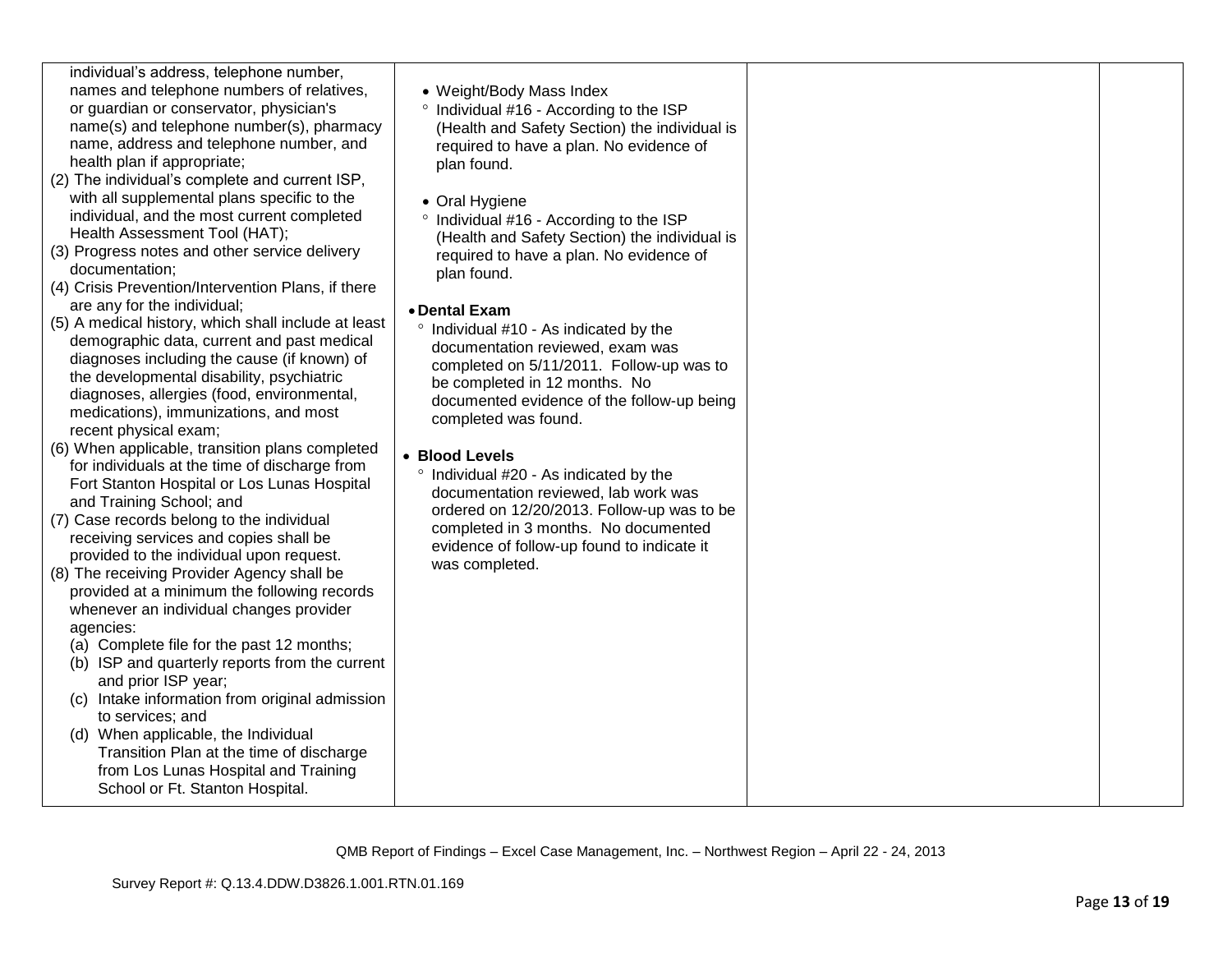| Tag #4C15.1 - QA Requirements - Bi-                                                                                                                                                                                                                                                                                                                                                 | <b>Standard Level Deficiency</b>                                                                                                                                                                                                                                                                  |                                                                                                                                                          |  |
|-------------------------------------------------------------------------------------------------------------------------------------------------------------------------------------------------------------------------------------------------------------------------------------------------------------------------------------------------------------------------------------|---------------------------------------------------------------------------------------------------------------------------------------------------------------------------------------------------------------------------------------------------------------------------------------------------|----------------------------------------------------------------------------------------------------------------------------------------------------------|--|
| <b>Annual Reports &amp; Provider Quarterly</b>                                                                                                                                                                                                                                                                                                                                      |                                                                                                                                                                                                                                                                                                   |                                                                                                                                                          |  |
| <b>Reports</b>                                                                                                                                                                                                                                                                                                                                                                      |                                                                                                                                                                                                                                                                                                   |                                                                                                                                                          |  |
| <b>CHAPTER 4 IV. CASE MANAGEMENT</b><br>PROVIDER AGENCY REQUIREMENTS<br>C. Quality Assurance Requirements: Case<br>Management Provider Agencies will use an<br>Internal Quality Assurance and<br>Improvement Plan that must be submitted<br>to and reviewed by the Statewide Case<br>Management Coordinator, that shall include<br>but is not limited to the following:             | Based on record review, the Agency did not<br>ensure that reports and the ISP met required<br>timelines and included the required contents for<br>3 of 22 individuals.<br>Review of the Agency individual case files<br>revealed no evidence of quarterly/bi-annual<br>reports for the following: | <b>Provider:</b><br>State your Plan of Correction for the<br>deficiencies cited in this tag here: $\rightarrow$                                          |  |
| Case Management Provider Agencies are<br>(1)<br>to:<br>(a) Use a formal ongoing monitoring protocol<br>that provides for the evaluation of quality,<br>effectiveness and continued need for<br>services and supports provided to the<br>individual. This protocol shall be written<br>and its implementation documented.                                                            | • Supported Living Quarterly Reports:<br>° Individual #17 - None found for December<br>2012 - March 2013.<br>• Family Living Quarterly Reports:<br><sup>o</sup> Individual #5 - None found for July 2012 -<br>September 2012.<br>• Community Inclusion - Community                                | <b>Provider:</b><br><b>Enter your ongoing Quality Assurance/Quality</b><br>Improvement processes as it related to this tag<br>number here: $\rightarrow$ |  |
| (b) Assure that reports and ISPs meet<br>required timelines and include required<br>content.                                                                                                                                                                                                                                                                                        | <b>Access Quarterly Reports:</b><br>$\degree$ Individual #17 – None found for December<br>2012 - March 2013.                                                                                                                                                                                      |                                                                                                                                                          |  |
| (c) Conduct a quarterly review of progress<br>reports from service providers to verify<br>that the individual's desired outcomes<br>and action plans remain appropriate and<br>realistic.                                                                                                                                                                                           | • Community Inclusion - Supported<br><b>Employment Quarterly Reports:</b><br>° Individual #17 - None found for December<br>2012 - March 2013.                                                                                                                                                     |                                                                                                                                                          |  |
| (i) If the service providers' quarterly<br>reports are not received by the Case<br>Management Provider Agency within<br>fourteen (14) days following the end of<br>the quarter, the Case Management<br>Provider Agency is to contact the<br>service provider in writing requesting<br>the report within one week from that<br>date.<br>(ii) If the quarterly report is not received | • Behavior Consultation Quarterly Reports:<br>$\degree$ Individual #16 - None found for January<br>2013 - March 2013.<br>• Nursing Quarterly Reports:<br>$\degree$ Individual #5 - None found for July 2012 -<br>September 2012.                                                                  |                                                                                                                                                          |  |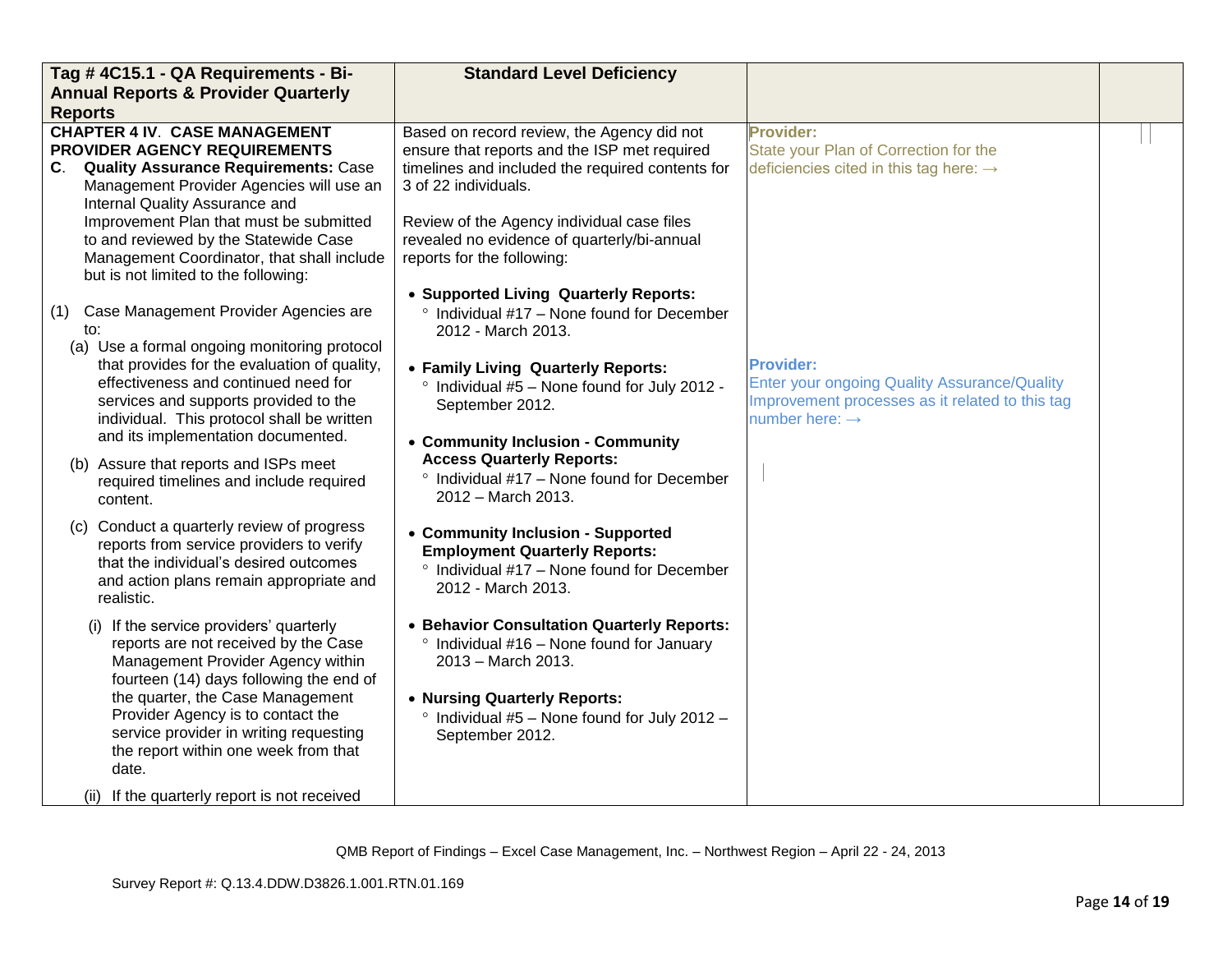| within one week of the written request,<br>the Case Management Provider<br>Agency is to contact the respective<br>DDSD Regional Office in writing within<br>one business day for assistance in<br>obtaining required reports.                                                                                                                                                                                                                                                                                                                                |  |  |
|--------------------------------------------------------------------------------------------------------------------------------------------------------------------------------------------------------------------------------------------------------------------------------------------------------------------------------------------------------------------------------------------------------------------------------------------------------------------------------------------------------------------------------------------------------------|--|--|
| (d) Assure at least quarterly that Crisis<br>Prevention/Intervention Plans are in<br>place in the residence and at the Provider<br>Agency of the Day Services for all<br>individuals who have chronic medical<br>condition(s) with potential for life<br>threatening complications and/or who<br>have behavioral challenge(s) that pose a<br>potential for harm to themselves or<br>others.                                                                                                                                                                  |  |  |
| (e) Assure at least quarterly that a current<br>Health Care Plan (HCP) is in place in the<br>residence and day service site for<br>individuals who receive Community Living<br>or Day Services and who have a HAT<br>score of 4, 5, or 6. During face-to-face<br>visits and review of quarterly reports, the<br>Case Manager is required to verify that<br>the Health Care Plan is being<br>implemented.                                                                                                                                                     |  |  |
| Assure that Community Living Services<br>(f)<br>are delivered in accordance with<br>standards, including responsibility of the<br>IDT Members to plan for at least 30 hours<br>per week of planned activities outside the<br>residence. If this is not possible due to<br>the needs of the individual, a goal shall<br>be developed that focuses on appropriate<br>levels of community integration. These<br>activities do not need to be limited to paid<br>supports but may include independent or<br>leisure activities appropriate to the<br>individual. |  |  |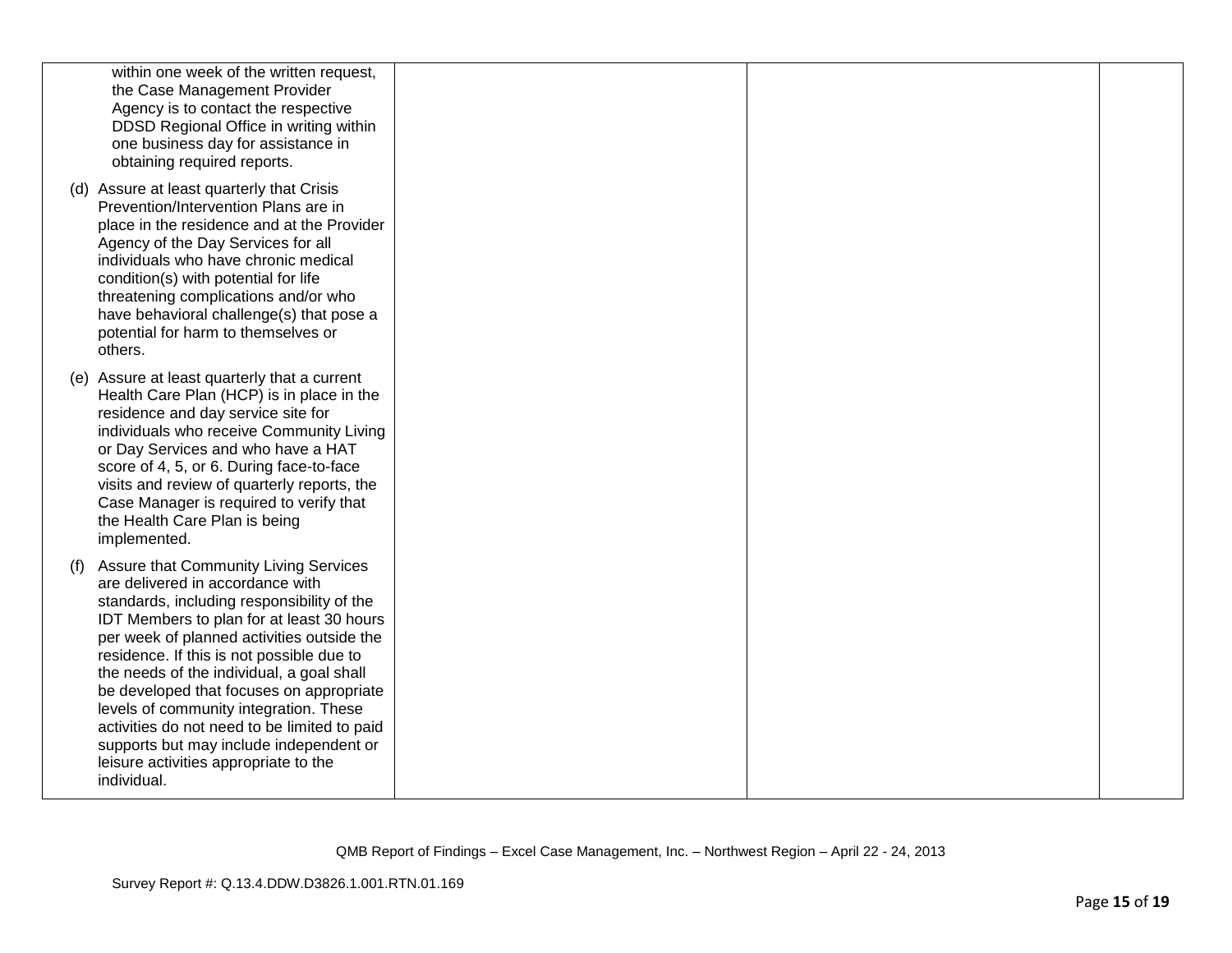|     | Perform annual satisfaction surveys with<br>(g)<br>individuals regarding case management<br>services. A copy of the summary is due<br>each December 10 <sup>th</sup> to the respective<br>DDSD Regional Office, along with a<br>description of actions taken to address<br>suggestions and problems identified in<br>the survey.                                                                                                                                                                                                                                                                            |  |  |
|-----|-------------------------------------------------------------------------------------------------------------------------------------------------------------------------------------------------------------------------------------------------------------------------------------------------------------------------------------------------------------------------------------------------------------------------------------------------------------------------------------------------------------------------------------------------------------------------------------------------------------|--|--|
|     | (h) Maintain regular communication with all<br>providers delivering services and<br>products to the individual.                                                                                                                                                                                                                                                                                                                                                                                                                                                                                             |  |  |
| (i) | Establish and implement a written<br>grievance procedure.                                                                                                                                                                                                                                                                                                                                                                                                                                                                                                                                                   |  |  |
| (i) | Notify appropriate supervisory personnel<br>within the Provider Agency if concerns<br>are noted during monitoring or<br>assessment activities related to any of<br>the above requirements. If such concerns<br>are not remedied by the Provider Agency<br>within a reasonable mutually agreed<br>period of time, the concern shall be<br>reported in writing to the respective<br>DDSD Regional Office and/or DHI as<br>appropriate to the nature of the concern.<br>This does not preclude Case Managers'<br>obligations to report abuse, neglect or<br>exploitation as required by New Mexico<br>Statute. |  |  |
|     | (k) Utilize and submit the "Request for DDSD<br>Regional Office Intervention" form as<br>needed, such as when providers are not<br>responsive in addressing a quality<br>assurance concern. The Case<br>Management Provider Agency is required<br>to keep a copy in the individual's file.                                                                                                                                                                                                                                                                                                                  |  |  |
| (2) | Case Managers and Case Management<br>Provider Agencies are required to promote<br>and comply with the Case Management                                                                                                                                                                                                                                                                                                                                                                                                                                                                                       |  |  |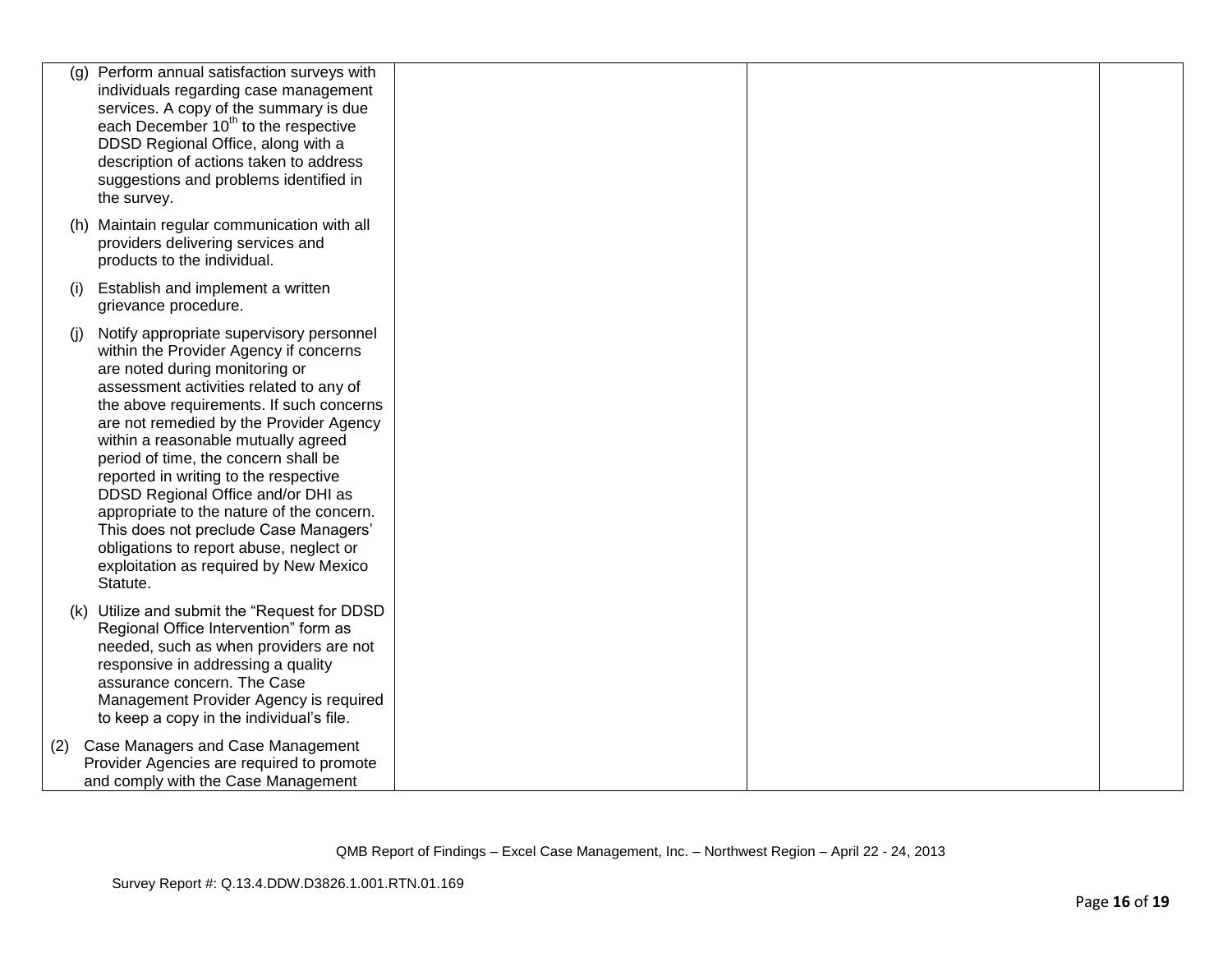| Code of Ethics:                                                                                                                                                                                                                                                                                                                     |  |  |
|-------------------------------------------------------------------------------------------------------------------------------------------------------------------------------------------------------------------------------------------------------------------------------------------------------------------------------------|--|--|
| (a) Case Managers shall provide the<br>individual/guardian with a copy of the<br>Code of Ethics when Addendum A is<br>signed.                                                                                                                                                                                                       |  |  |
| (b) Complaints against a Case Manager for<br>violation of the Code of Ethics brought to<br>the attention of DDSD will be sent to the<br>Case Manager's supervisor who is<br>required to respond within 10 working<br>days to DDSD with detailed actions<br>taken. DDSD reserves the right to<br>forward such complaints to the IRC. |  |  |
|                                                                                                                                                                                                                                                                                                                                     |  |  |
|                                                                                                                                                                                                                                                                                                                                     |  |  |
|                                                                                                                                                                                                                                                                                                                                     |  |  |
|                                                                                                                                                                                                                                                                                                                                     |  |  |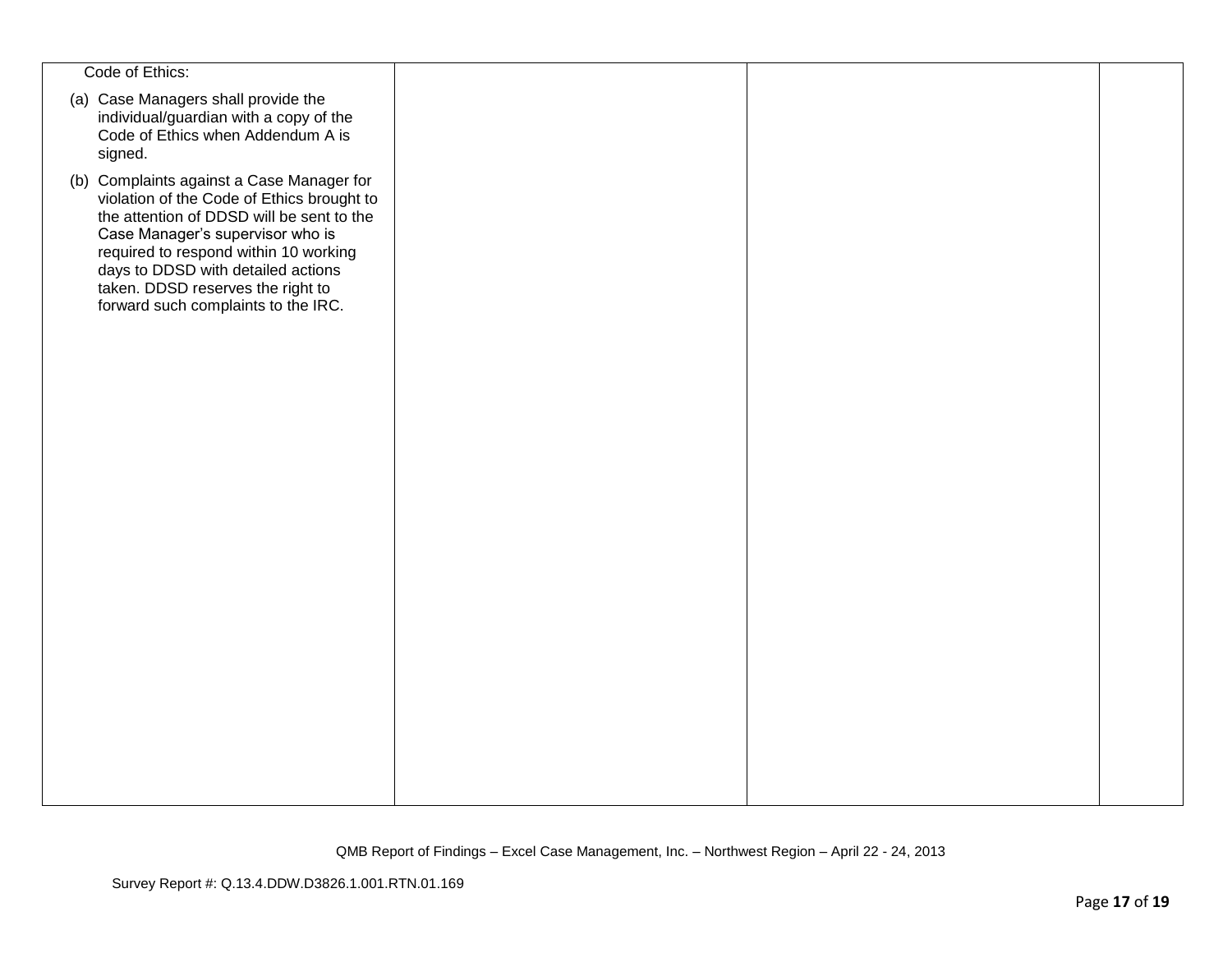| <b>Standard of Care</b>                                                         | <b>Deficiencies</b>                                                                                                                                                                                                                                                                                | <b>Agency Plan of Correction, On-going</b>                                                                                                            | <b>Date</b> |
|---------------------------------------------------------------------------------|----------------------------------------------------------------------------------------------------------------------------------------------------------------------------------------------------------------------------------------------------------------------------------------------------|-------------------------------------------------------------------------------------------------------------------------------------------------------|-------------|
|                                                                                 |                                                                                                                                                                                                                                                                                                    | <b>QA/QI &amp; Responsible Party</b>                                                                                                                  | <b>Due</b>  |
|                                                                                 |                                                                                                                                                                                                                                                                                                    | Service Domain: Medicaid Billing/Reimbursement – State financial oversight exists to assure that claims are coded and paid for in                     |             |
| accordance with the reimbursement methodology specified in the approved waiver. |                                                                                                                                                                                                                                                                                                    |                                                                                                                                                       |             |
| TAG #1A12 All Services Reimbursement (No Deficiencies)                          |                                                                                                                                                                                                                                                                                                    |                                                                                                                                                       |             |
|                                                                                 |                                                                                                                                                                                                                                                                                                    |                                                                                                                                                       |             |
|                                                                                 |                                                                                                                                                                                                                                                                                                    | Developmental Disabilities (DD) Waiver Service Standards effective 4/1/2007 Chapter 1. III. PROVIDER AGENCY DOCUMENTATION OF                          |             |
| <b>SERVICE DELIVERY AND LOCATION</b>                                            |                                                                                                                                                                                                                                                                                                    |                                                                                                                                                       |             |
| (3) The signature or authenticated name of staff providing the service.         | prior to a request for reimbursement from the HSD. For each unit billed, the record shall contain the following:<br>(1) Date, start and end time of each service encounter or other billable service interval;<br>(2) A description of what occurred during the encounter or service interval; and | B. Billable Units: The documentation of the billable time spent with an individual shall be kept on the written or electronic record that is prepared |             |
| months of December 2012, and January and February 2013.                         |                                                                                                                                                                                                                                                                                                    | Billing for Case Management services was reviewed for 22 of 22 individuals. Progress notes and billing records supported billing activities for the   |             |